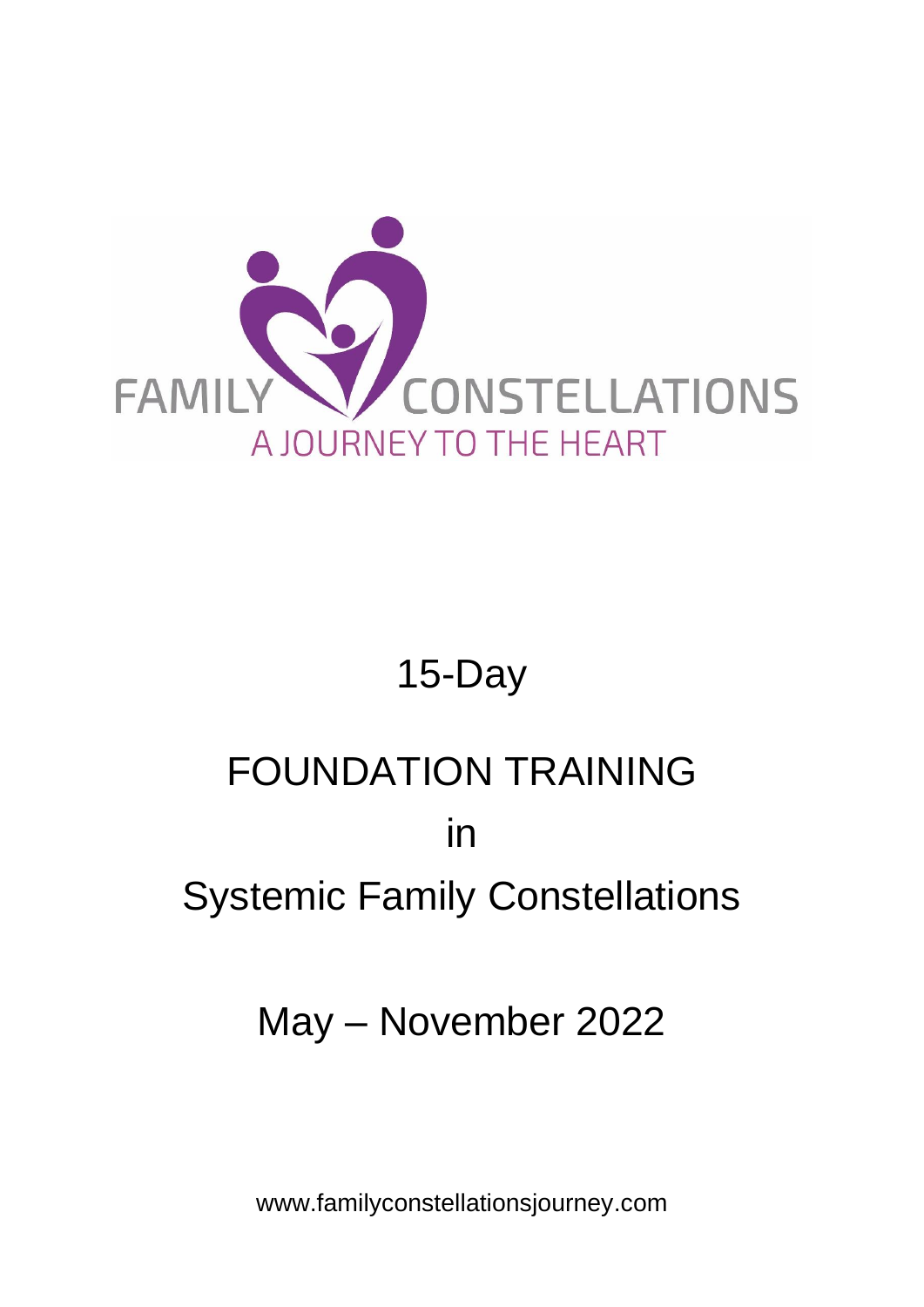

### Course Structure and Dates

#### **The Training will be structured in the following way and include:**

- 6 modules of 2 days
- 3 Days of Supervised Practice Days (in between modules)
- 3 one-to-one Personal Support sessions either via Skype or in person (60 minutes each)
- 2 free representative places at one of our constellation workshops

#### **Times:**

- Fridays 11am 6pm (including the Supervised Training Days)
- Saturdays 10am 6pm

#### **Dates 2022**

- **Module 1**: 20/21 May between module 1&2: one to on session (to be arranged individually)
- **Module 2**: 17/18 June Supervised Training Day: Fri 1 July
- **Module 3**: 22/23 July between module 3&4: one to on session (to be arranged individually)
- **Module 4:** 16/17 September Supervised Training Day: Fri 21 October
- **Module 5:** 28/29 October Supervised Training Day: 12 November
- **Module 6:** 26/27 November

one-to-one session (to be arranged individually) following module 6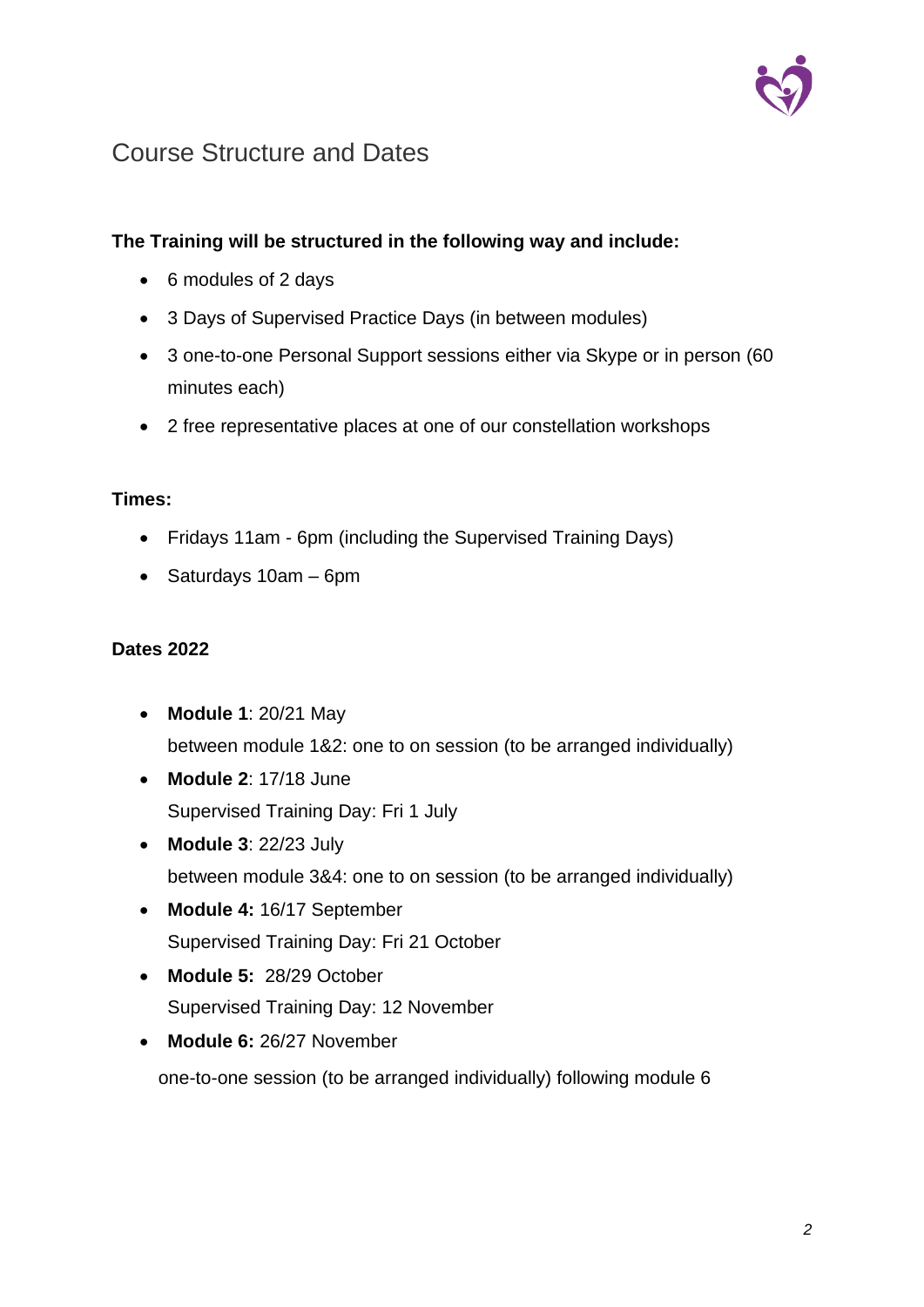

This Foundation Family Constellations Training is open to everyone who has a yearning to learn more about this process, either for personal or for professional reasons, or, of course, a mixture of the two.

The Foundation year will be taught using systemic principles in the context of one-toone work, while the following year will be focused on facilitation of group constellations.

We believe that it is important to internalise the systemic lens in the context of oneto-one work in the first instance. Working with group constellations will be integrated in the Foundation training as part of the learning. However, the emphasis will be on empowering participants to use this approach in one-to-one work.

#### **On this journey with us you will have the opportunity to**

- learn in a small group
- receive personal support through one-to-one sessions
- practice family constellations through application of what has been taught (with practical days solely dedicated to deepen the learning)
- experiential learning through time for your own development and personal work
- develop both personally and professionally

#### **Aim**

- to learn about, experience and internalise the orders of love
- application of the orders of love and the systemic thinking with an emphasis on one-to-one work
- to develop sound practitioners of this work
- to facilitate a personal and professional but most importantly enriching journey through our teaching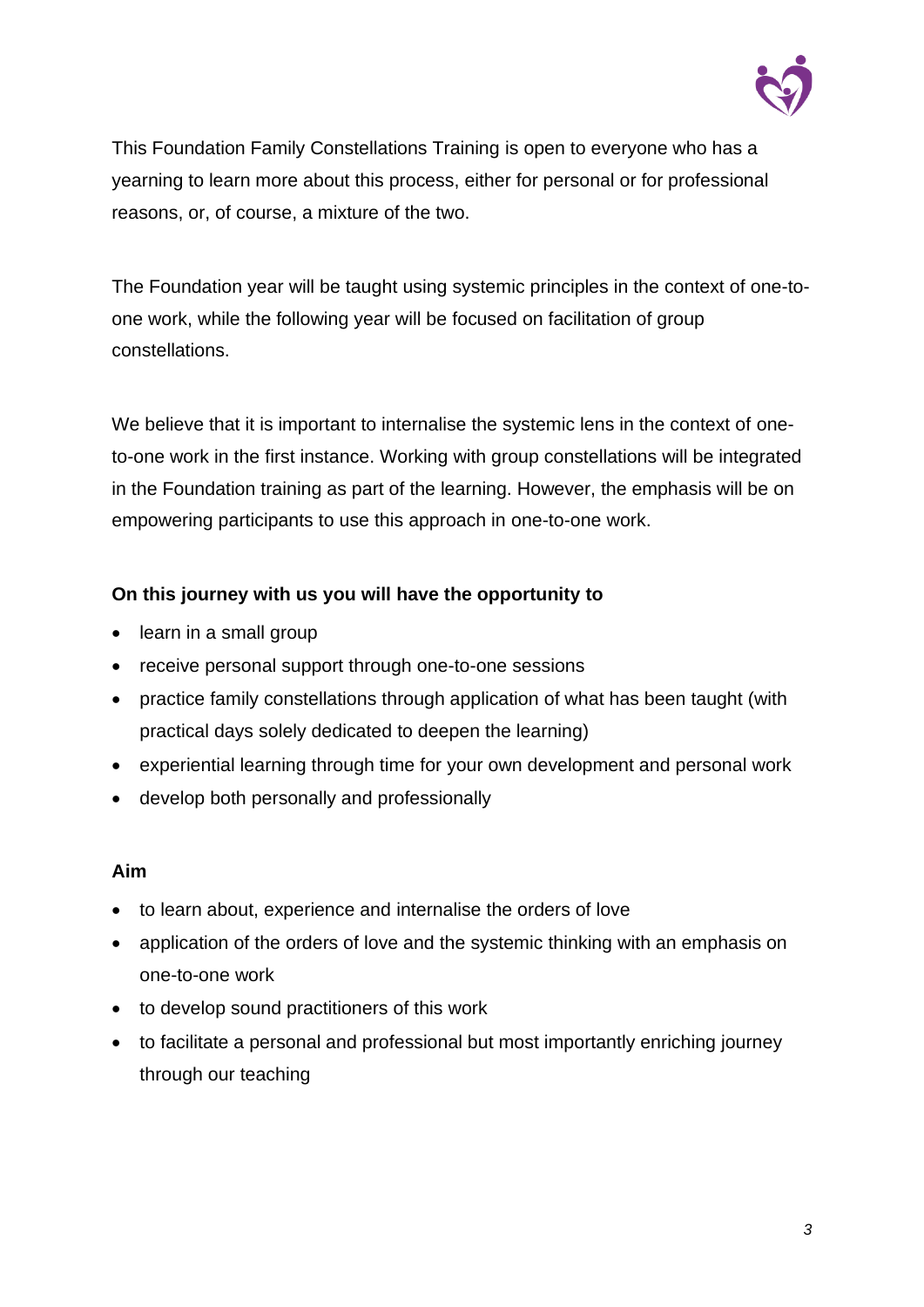

#### **Why us?**

- we are extremely passionate about systemic family constellations work
- we want to empower others by passing on what's been a transformative journey for ourselves, our families and our working life
- we are committed to a world that communicates from an open heart
- we come from a place of integrated family systems and it is our heart's desire to make this work more widely available
- we believe in learning in a small group, so we have enough time for attention to the individual

This course has been born out of a deep love for this work and a vision of life where we meet and communicate with people from the heart. Although this training is deeply embedded in the knowledge that has been passed down to us through Bert Hellinger and all our other beautiful teachers, it has our own energy woven into it with the aim to support all of our participants to internalise the teachings and then create their own unique application thereof – one that expresses them as a unique human being.

It is with much gratitude to all teachers, who have passed on their commitment and knowledge of this work.

A very special thank you goes to two friends and colleagues who have very generously supported Marilene in her vision and helped develop this training.

- Sandra Disteli [\(www.sandradisteli.ch](http://www.sandradisteli.ch/) ) has been instrumental in the early stages of developing this course by helping Marilene deepen her vision and being there all the way in the creation of the Journey to the Heart Foundation Training.
- Louise Nicholl [\(www.louisenicholl.com\)](http://www.louisenicholl.com/) has been of immense support in the final stages of the creation of the training. She has helped create the structure of this course and helped put the curriculum into a meaningful order. Louise also taught two modules on the first foundation course.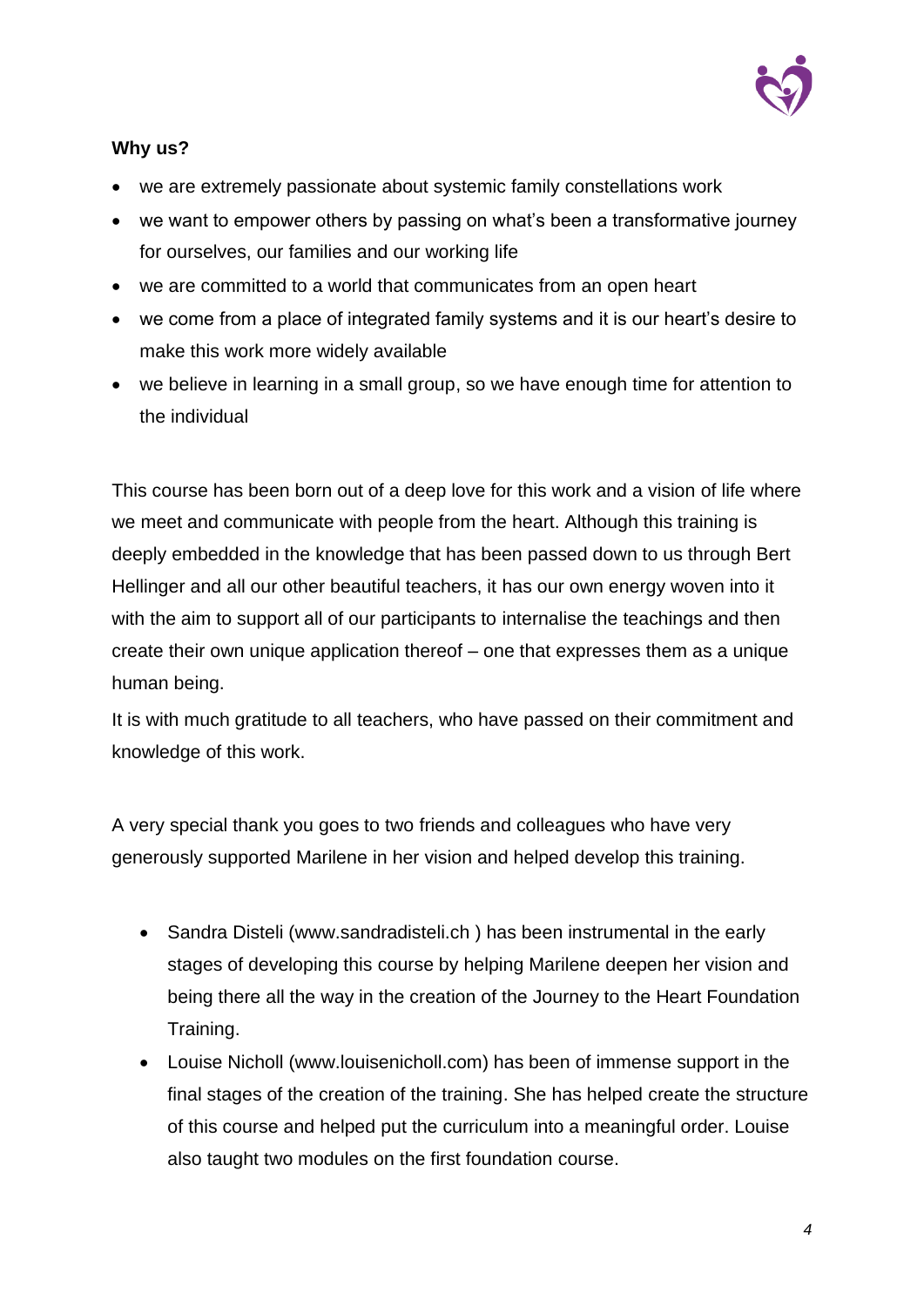

## Brief Training Overview

Based on our belief that being a good practitioner is about a combination of knowledge, skills and experience, the Foundation Training will take participants through a journey covering the topics below.

All of this will be passed on through a mixture of teaching, personal work, exercises and supervised practice. We reserve the right to adjust the content of the course to meet the needs of the participants

#### **Knowledge**

- Introduction to Systemic thinking (understanding systems)
- Familiarisation and internalisation of the Orders of Love
- Bonding and Belonging
- Parent-Child Dynamics
- Adult relationships
- Understanding fate in the context of systemic thinking
- Endings

#### **Skills**

- Learning to understand, trust and work with a phenomenological approach
- The role of the 'initial interview' and how to begin a systemic piece of work
- Working with the Knowing Field
- The importance of communicating with the language that touches the soul
- The role of healing sentences and their place in the constellation process
- Communicating without words and 'reading' constellations
- Moving into our heart space

#### **Experience**

- A majority of the learning journey will be experiential, giving time to internalise the movements and orders of this work
- We value all the experiences that participants bring to their learning journey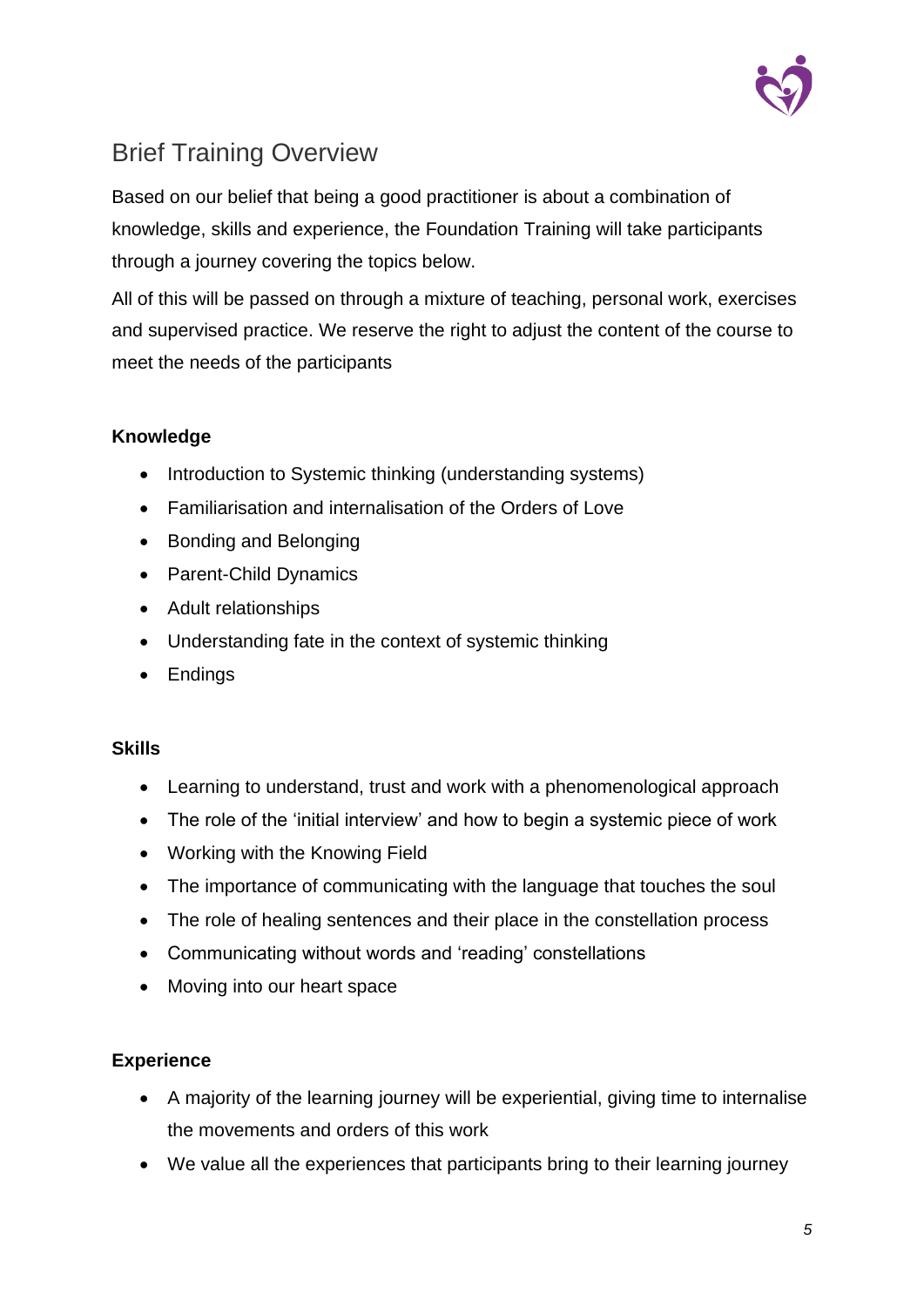

### What will I be able to do at the end of the Foundation Training?

We are whole-heartedly committed to delivering the foundations of this work so that, by the end of the foundation training, you have the background to start using this work in one-to-one settings. However, your readiness to practise will also depend on your engagement in this field. The more you read, attend workshops and practise outside the modules, the more familiar you will become with this work at a deep level, which in turn will support you in your practice.

#### Venue

With the current legislations changing from week to week, we are likely to be running some modules online and meet when regulations allow us to do so. The meetings in person will be held in Bagshot.

#### **Travelling to Bagshot**

By car: Bagshot is well located for those travelling by car with access to the M3 (junction 3) and a 25-minute journey from the M4 (junction 10) There is free parking outside the venue.

By Train: We are a 10-15-minute drive from Sunningdale station (direct line to London). There are taxis available at Sunningdale station (Atlas Cars).

Traveling from abroad: Bagshot is a 35-minute drive from London Heathrow (traffic permitting). A taxi journey costs about £35 (if you arrange pick up from Atlas Cars, our local taxi company on 0044 1344 874874).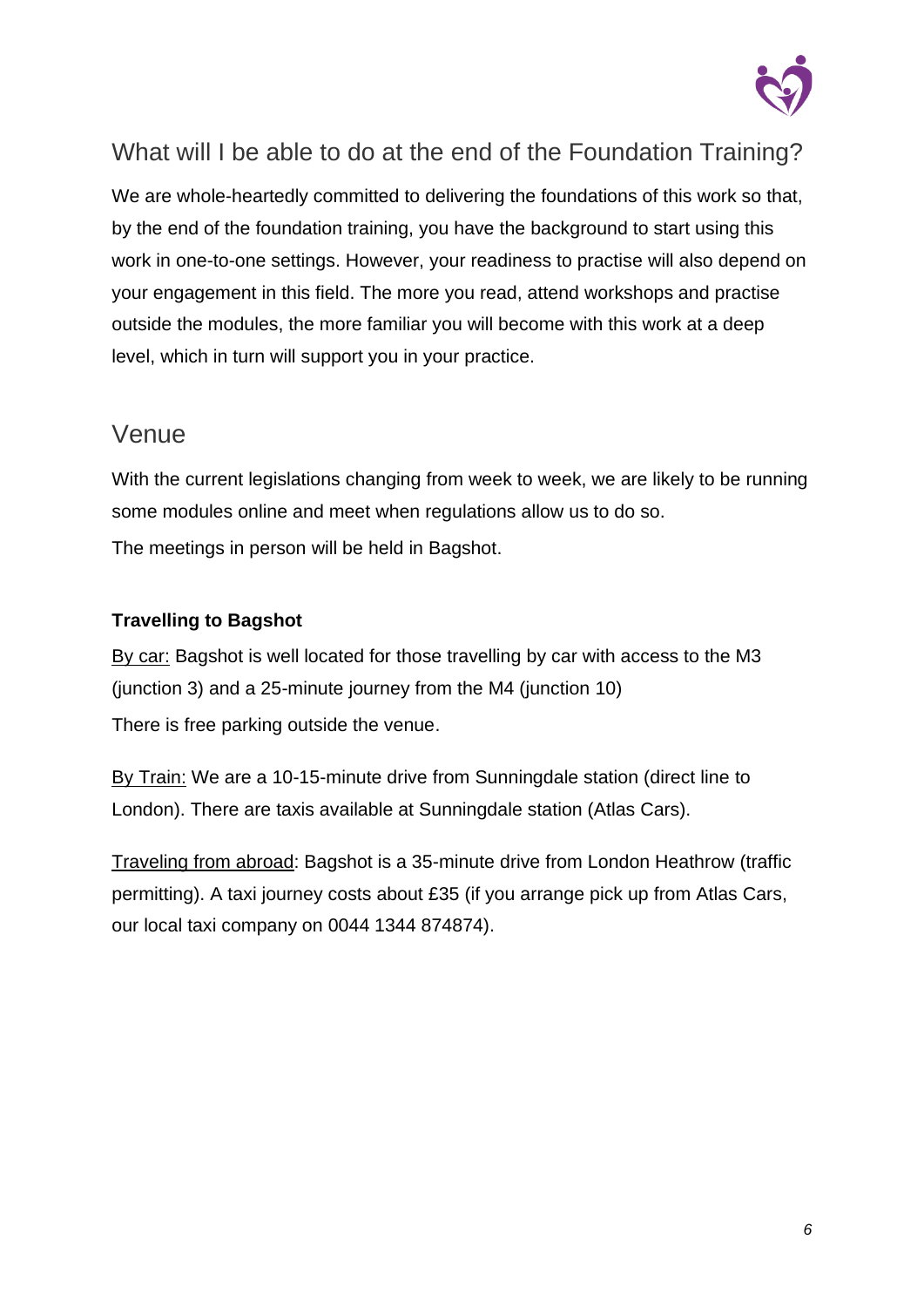

## Who is the facilitator?

The training will be facilitated by Marilene Metzler.

**Marilene** originally qualified as a homeopath in 1998. Alongside her private practice Marilene also worked as a lecturer, module leader and supervisor on the BSc(Hons) Homeopathy degree course at Thames Valley University.

Marilene's family first encountered family constellations in her childhood and she fell in love with the power of this work when she first attended a workshop in 2002. From then she attended regular workshops, but it was only in 2007 that she started formally training in it. Following 2 years of training, Marilene was the support practitioner for the CSC training for 3 years. Marilene has attended numerous workshops and training days with renowned practitioners in the UK and Switzerland. Filled with a deep yearning to pass this knowledge on, Marilene has worked towards the vision of this training program since the early 2018.

For more details about Marilene see [www.SOULUTIONSfocused.co.uk](file:///C:/Users/maril/Dropbox/FND%202020-21/www.SOULUTIONSfocused.co.uk)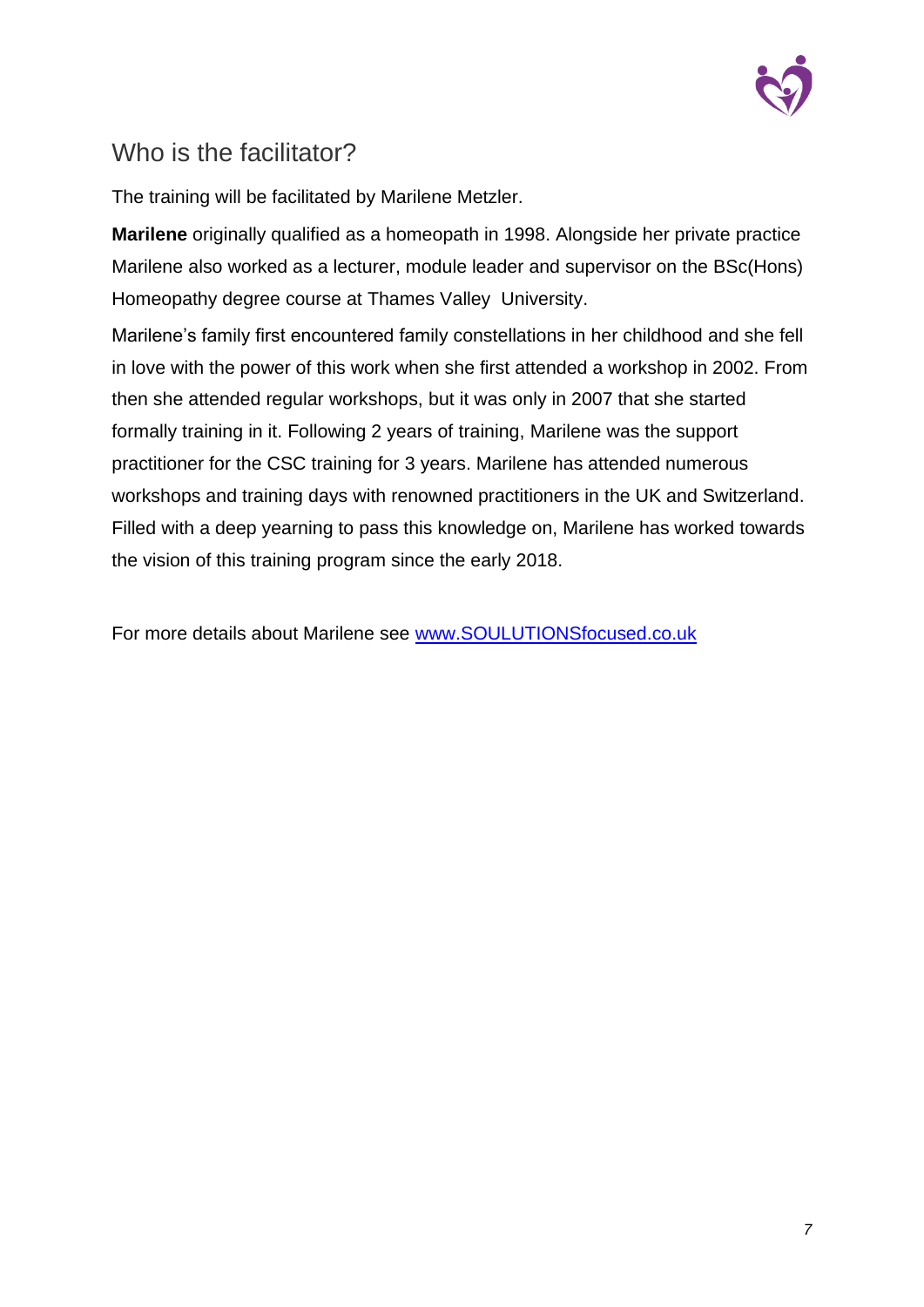

## Application process

If you would like to apply to this training, you will need to:

- Fill in an application form AND
- Pay a deposit of £400
- Once we have received the above, we will contact you to arrange a good time to talk (this can be done on the phone, Skype or in person). This will be an opportunity to connect with you, if we have not done so already before then, and to 'get to know' one another a little before the training. This will also be an opportunity for you to ask any other questions that you may have about the training.
- If for any reason, either party decides following this call that the training is not suitable for you, then either party can cancel the place within 1 week of the call and a full refund of the otherwise non-refundable deposit will be given.

## Payment and Fee

The full fee for the Foundation Training is £2195.

Early bird fee is £1895 for those who pay their deposit by 15 March 2022.

A £400 deposit is needed to secure your place. This deposit becomes nonrefundable 2 weeks after your informal chat with Marilene following your formal application.

#### **There are 2 options to pay the remainder of the course fees:**

- 1. OPTION 1: Payments made in one go BEFORE the start of the first module receive a £50 reduction in fees.
- 2. OPTION 2: a further £300 is due BEFORE the start of the first module. The remainder of the fees can be paid in 4 equal monthly payments, starting on  $1<sup>st</sup>$ 1 July 2022.